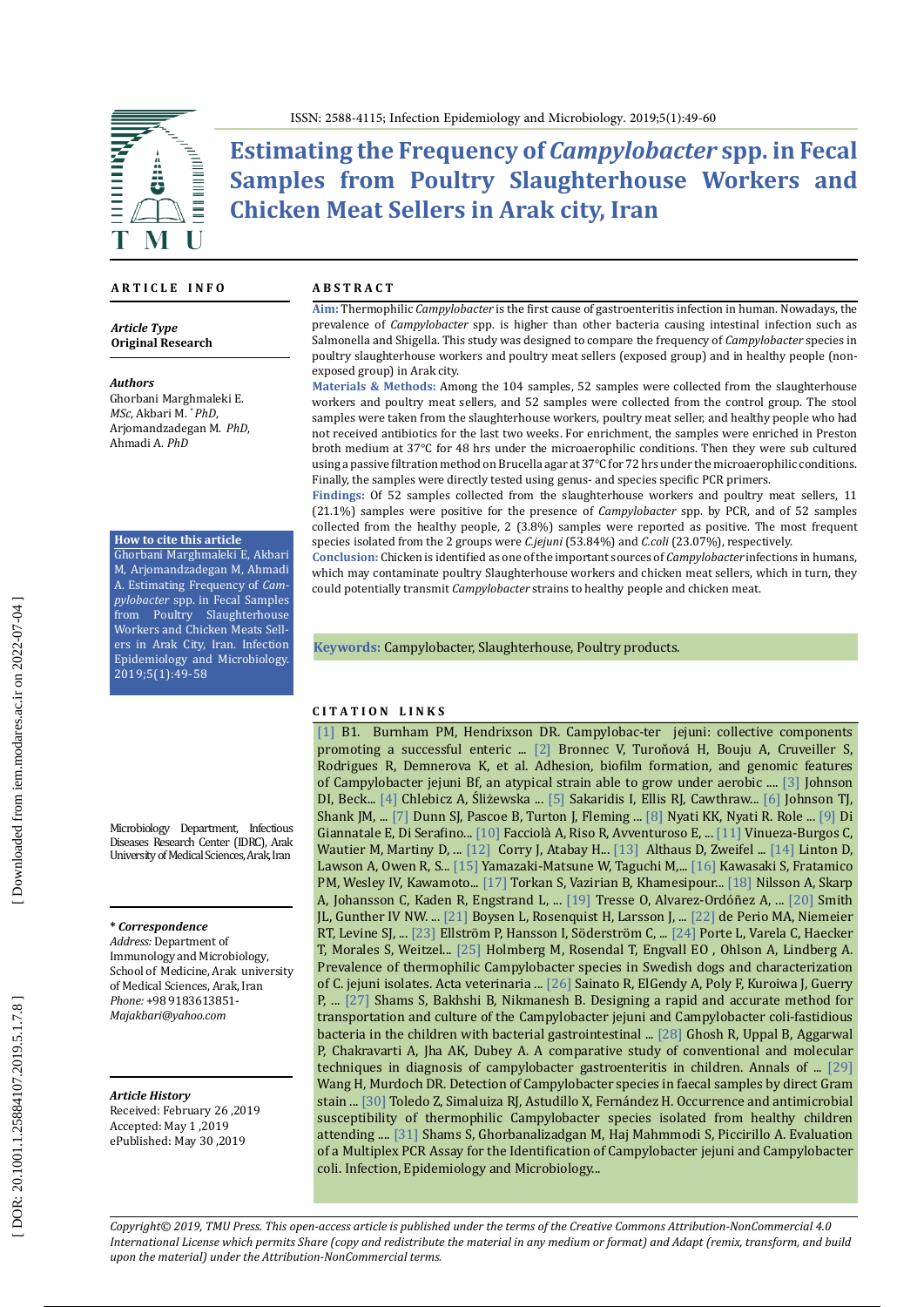# **Introduction**

*Campylobacter* spp. are considered as the important pathogens common among humans and domesticated animals worldwide [ 1 ] . *Campylobacter* species are typically gram-negative rods with spiral, curved, gull wing and seagull shapes. *Campylobacter* spp. are small (with 0.2–0.9  $\mu$ m wide and 0.2 – 5.0  $\mu$ m long) and doesn't have spores  $^{[2,3]}$ . They have a corkscrew-like movement [ 4 ] . *Campylobacter* is known to be a microaerophilic bacterium requiring to a specific conditions (10% CO2, 5% O2 and temperatures 37-42°C) for growth<sup>[5,6]</sup>.

After 24 to 48 hours of incubation, the colonies are gray, mucoid, and rough appearance, also similar to rain drop with metallic luminosity or no luminosity $^{\left[ 7\right] }.$ 

Among the *Campylobacter spp., C. jejuni, C. coli, C. hyointestinalis, C. upsaliensis, C. fetus* , *C. lari,* and *C. sputorum* are clinically of great importance. The most common clinical symptoms of<br>Campylobacter infections include *Campylobacter* infections include abdominal pain, diarrhea, headache and lethargy <sup>18</sup> Also about 10% of *Campylobacter* infections lead to the Guillain-Barre syndrome, Miller Fisher syndrome, Respiratory arthritis, Recurrent syndrome, Septicemia, and irritable bowel syndrome [8, 9 ] . *Campylobacter* is transmitted to humans through contaminated foods, particularly chicken carcasses, vegetables, fish, milk and non-pasteurized dairy products  $^{[10]}$ .

Thermophilic *Campylobacter* is the first cause of gastroenteritis<br>humans  $[11]$ . These ba humans [11 ] bacteria account for 2-10% of diarrheas in human, and the frequency of *Campylobacter* in slaughterhouses poultry meat was reported to be about 80% <sup>[12]</sup>. In slaughterhouses, even though the health

principles are strictly observed, there are many opportunities for the transmission and spread of *Campylobacter* strains from poultry carcasses to slaughterhouse workers and healthy chickens  $[13]$ .

*Campylobacter* spp. are fastidious bacteria due to the need for specific environmental conditions, specific medium, and so on for growth. As a result, no accurate information is available on the frequency of this bacterium in people at risk such as slaughterhouse workers, poultry meat seller, and healthy people.

**Objective:** Therefore, the purpose of this study was to compare the frequency of *Campylobacter* species in slaughterhouse workers and poultry meat sellers and in healthy people (control group).

## **Materials and Methods**

**Primary isolation:** Code of medical ethics of this study was IR.ARAKMU. REC.1396.247. This study was a descriptive cross-sectional study conducted by easy sampling method during May 2018 to September 2018. Among the 104 samples, 52 cases were collected from the exposed group, including chicken slaughterhouse workers and chicken meat sellers and 52 samples were collected from the nonexposed group, including people whose jobs were not related to the chicken meat. The stool samples were collected from clients referred to the health centers of Arak city for obtaining health cards.

Inclusion criteria were as follows: not receiving antibiotics for at least two weeks before sampling and not having any clinical symptoms.

**Gram staining of direct smear:** First, using a sterile swab, fresh smear samples were prepared (sampling was done from muciod parts of samples having mucoid form). The smears were fixed using methanol. Modified gram staining was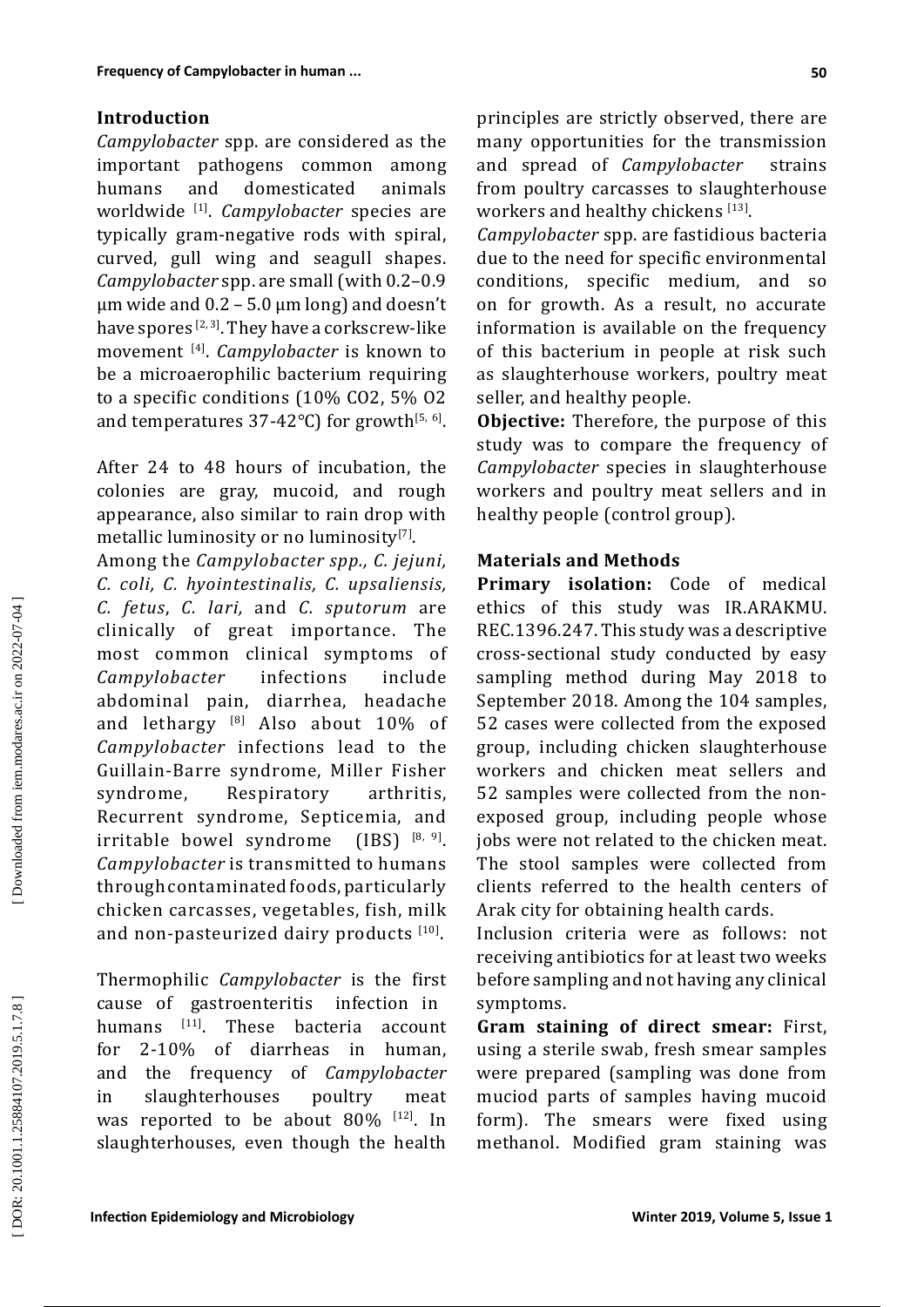performed for smears using a commercial Gram Staining Kit (Labtron, Iran). The opposite color was 3% fuchsin.

**Culture:** Fresh samples were inoculated in Periston broth (Ibresco.Iran.i23124) containing amphotericin B  $(10 \text{ mg } / \text{ l})$ , cycloheximid (10 mg / l), cefoperazone (8 mg / l), vancomycin (10 mg / l), rifampin  $(10 \text{ mg } / \text{ l})$  and polymyxin  $(10 \text{ mg } / \text{ l})$ . Cultures were incubated at 37 ℃ in jar under the microaerophilic conditions (5% O2, 5% CO2, 10% H2 and 80% N2) for 72 hr. The microaerophilic conditions in the jar was provided using jar Whitley Gassing System.

Enriched samples were inoculated using passive filtration by 0.45 μm cellulose acetate filter (filter bio.china) on Brucella agar (Ibresco.Iran.i23026) containing 5% sheep blood. Brucella agar was incubated at 37 ℃ for 48 hrs under the abovementioned conditions. After 24 to 48 hours of incubation, the colonies are gray, mucoid, and rough appearance, also similar to rain drop with metallic luminosity or no luminosity. *Campylobacter* bacteria were obtained from the chicken specimens as the quality control and positive control of culture media.

**DNA extraction from the stool:** DNA extraction kit (Farogen, Iran) was used to purify DNA from stool. The core of the kit used in this study was columnar. The quality of the extracted DNA was confirmed using a nanodrop machine (Eppendorf, Germany), DNA samples were stored at  $-20^{\circ}$ C.

**PCR of the** *16S rRNA* **Gene**: The PCR assay was designed to detect *Campylobacter*  strains in genus level by *16S rRNA* gene with a product size of 856 bp  $[14]$ . The reaction mixture contained 7.5 μl Mastermix (Yekta Tajhiz Azma, Iran), 3.5 μl of DNA 50 ng and 0.7 μl of each forward and reverse primers (10 pmol)(Copenhagen, Denmark.

The final volume was adjusted to 15 μl by adding distilled water in molecular grade. The PCR reaction was carried out in a thermocycler machine (Eppendorf, Germany) under the following temperature conditions: an initial denaturation step at 95 ℃ for 5 min, followed by 35 repeating cycles including denaturation at 95 ℃ for 1 min, annealing 56.4 ℃ for 55 sec, extension at 72 ℃ for 1 min, and a final extension at 72 ℃ for 10 min. PCR product was tested using 1% Agarose gel (Gene Fanavaran, Iran) electrophoresis (Padideh Nozhen Pars, Iran). Also, 1% agarose gel was studied by gel doc system (Quantum<br>ST4. Germany). DNA extracted from DNA extracted from *Campylobacter* colonies isolated from chicken was used as a positive control, and distilled water was used as a negative control.

**Multiplex-PCR assay:** Multiplex-PCR technique was used to identify *Campylobacter* species. The purpose of the multiplex-PCR technique was to detect the *C. coli*, *C.jejuni*, *C.fetus*, *C.hyointestinalis*, *C.lari* and *C.upsaliensis* species. The list of species-specific primers properties and the expected amplicon sizes are shown in Table 1. The reaction mixture contained 12.5 µl of PCR Mastermix (Yekta Tajhiz Azma, Iran),  $3.5 \mu l$  of DNA (50 ng), and 0.7 µl of each primer) (Copenhagen, Denmark), and the final volume was adjusted to 25 μl by adding distilled water in molecular grade.

PCR conditions were as follows: an initial denaturation step at 95 °C for 5 min, followed by 30 repeating cycles, including denaturation at 95 °C for 1 min, annealing at 56.4 °C for 55 sec, extension at 72 °C for 1 min, and a final extension at 72 °C for 10 min. The PCR product was studied by gel doc system (Quantum ST4. Germany). DNA extracted from *Campylobacter* colonies isolated from chicken was used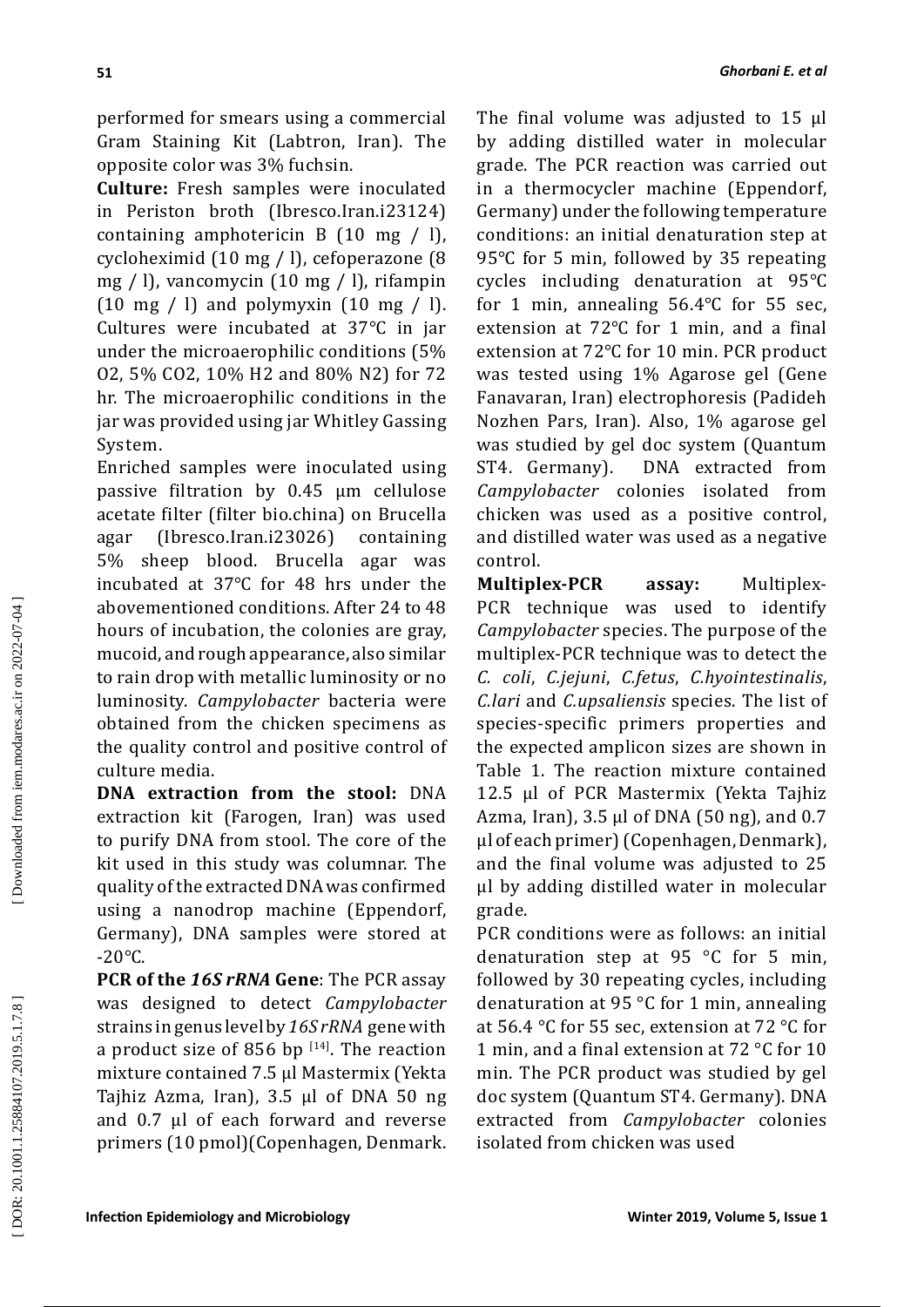| <b>Species</b>         | Target gene | <b>Size</b><br>(bp) | Primer                             | Sequence (5' to 3')                                              | <b>Reference</b>   |
|------------------------|-------------|---------------------|------------------------------------|------------------------------------------------------------------|--------------------|
| Campylobacter<br>genus | 16 srRNA    | 857                 | MD16S1<br><b>MD16S2</b>            | ATCTAATGGCTTAACCATTAAAC<br>GGACGGTAACTAGTTTAGTATT                | $\lceil 14 \rceil$ |
| C. coli                | ASK         | 502                 | CC <sub>18F</sub><br><b>CC519R</b> | GGTATGATTTCTACAAAGCGAG<br><b>ATAAAAGACTATCGTCGCGTG</b>           | $[15]$             |
| C. jejuni              | Cj0414      | 161                 | $C-1$<br>$C-3$                     | CAAATAAAGTTAGAGGTAGAATGT<br><b>CCATAAGCACTAGCTAGCTGAT</b>        | $[15]$             |
| C. fetus               | cst         | 359                 | MG3F<br>MG3F                       | GGTAGCCGCAGCTGCTAAGAT<br>AGCCAGTAACGCATATTATAGTAG                | $[15]$             |
| C. hyointestinalis     | gyrB        | 1250                | CH <sub>F</sub><br>CHR             | CGCCAAGAATTCGCCGAAGGCATACCTCAA<br>CGCCAAGAATTCGCCGAAGGCATACCTCAA | $[16]$             |
| C. lari                | glyA        | 251                 | CL F<br>CLR                        | TAGAGAGATAGCAAAAGAGA<br>TACACATAATAATCCCACCC                     | $[15]$             |
| C. upsaliensis         | lpxA        | 86                  | CIJ61F<br>CIJ146R                  | CGATGATGTGCAAATTGAAGC<br><b>TTCTAGCCCCTTGCTTGATG</b>             | $[15]$             |

**Table1)** Primers used to detect *Campylobacter* genus and species

# **Table 2)** Participants' demographic characteristics and the P-value of each attribute

| Group                 | <b>Character</b> | <b>Exposed</b> |            | Non-exposed    |            |         |  |
|-----------------------|------------------|----------------|------------|----------------|------------|---------|--|
|                       |                  | Frequency      | Percentage | Frequency      | Percentage | P-value |  |
| <b>Sex</b>            | Male             | 50             | 96.2 %     | 35             | 67.3 %     | 0.0001  |  |
|                       | Female           | $\overline{2}$ | 3.8 %      | 17             | 32.7 %     |         |  |
| Address               | Village          | 5              | 9.6 %      | 20             | 38.5 %     | 0.001   |  |
|                       | City             | 47             | 90.4%      | 32             | 61.5 %     |         |  |
| Marital<br>status     | Single           | 3              | 5.8 %      | 10             | 19.2 %     | 0.038   |  |
|                       | Married          | 49             | 94.2 %     | 42             | 80.8%      |         |  |
| Underlying<br>illness | Yes              | $\mathbf{1}$   | 1.9%       | $\overline{4}$ | $7.7\%$    | 0.363   |  |
|                       | N <sub>o</sub>   | 51             | 98.1 %     | 48             | 92.3 %     |         |  |
| Symptoms              | Yes              | $\overline{2}$ | 3.84 %     | 5              | 9.6 %      | 0.821   |  |
|                       | N <sub>o</sub>   | 50             | 96.16%     | 47             | 90.4 %     |         |  |
| Tobacco use           | Yes              | 47             | 90.4 %     | 16             | 30.8%      |         |  |
|                       | N <sub>o</sub>   | 5              | 9.6 %      | 36             | 69.2 %     | 0.0001  |  |
| Age                   | 20-35            | 39             | 75 %       | 41             | 78.8%      |         |  |
|                       | $35 - 50$        | 8              | 15.4 %     | 9              | 17.3 %     | 0.598   |  |
|                       | $50 - 65$        | 5              | 9.6 %      | $\overline{2}$ | 3.8 %      |         |  |

[Downloaded from iem.modares.ac.ir on 2022-07-04]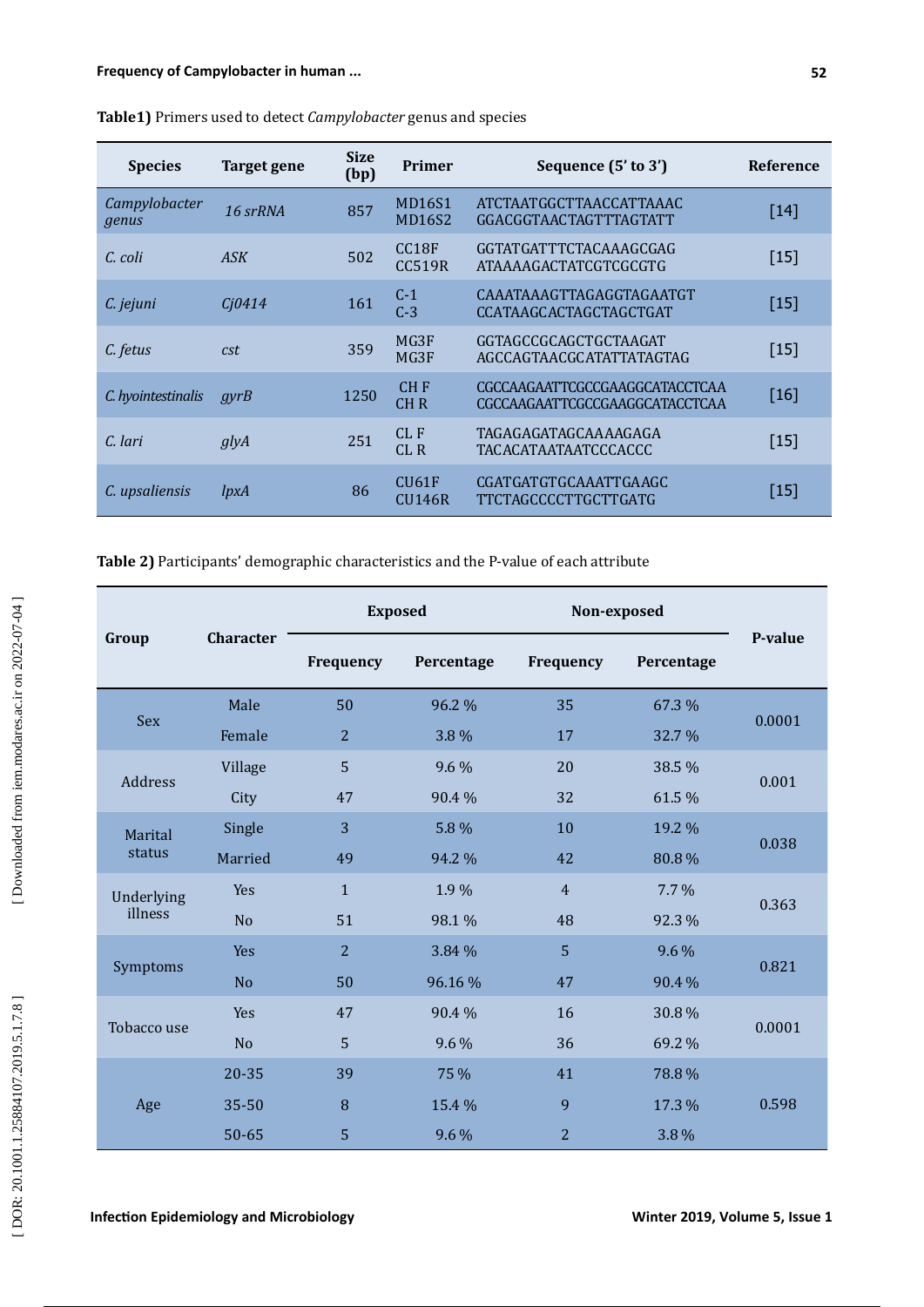as a positive control and distilled water, in molecular grade was used as a negative control. After data collection, data were analyzed using SPSS software and chi-squared test, and results were studied in exposed and non-exposed groups respectively

### **Findings**

**Direct smear:** The direct smear of specimens were stained by modify gram staining method. According to the microscopic observations of the prepared slides, in 28 out of 52 samples from the exposed grou and in 11 out of 52 samples from the healthy people (non-exposed group), the result were positive for the presence of *Campylobacter*-like organisms (Fig. 1).



**Figure 1)** Gram stain modified by fuchsin color of stool specimen

**Culture:** Culture method results were negative for all human stool samples, and no colony was grown up on Brucella agar medium.

**PCR of** *16S rRNA* **genes for identifying the genus** *Campylobacter* **from direct stool specimen:** According to the PCR of *16S rRNA* gene for identifying the genus *Campylobacter* from the direct fecal specimens, among the 52 samples in the exposed group, 11 samples were positive (8 samples from slaughterhouse workers and 3 samples from poultry meat sellers). And 2 out of 52 samples in the non-exposed group, were positive for the presence of *Campylobacter* spp. (fig. 2).



**Figure 2)** PCR results of *16S rRNA* gene to identify the genus *Campylobacter,* No. 1: Ladder 50bp, No. 2: Negative control, No. 3: Positive control, No.4 to No. 11: *Campylobacter* species

# **Sensitivity and specificity of direct smear in diagnosis of disease versus PCR:**

Among the 104 smears, 28 slides (71.8%) of the exposed group and 11 slides (28.2%) of the non-exposed group were positive. Also, 11 out of 28 slides of the exposed groups, and 2 out of 11 slides of the non-exposed, were confirmed by PCR assay. PCR assay was considered as Gold standard. The remaining 26 samples were considered as samples containing *Campylobacter*-like organisms. Sensitivity and specificity of direct smear were calculated as, 76.92% and 13.63% respectively, using Medcalc software (Table 3). Also Positive Predictive Value (PPV) and Negative Predictive Value (NPV) of direct smear were calculated as, 25.64% and 95.38% respectively, using Medcalc software (Table 3).

# **Multiplex-PCR for identifying** *Campylobacter* **species:**

The results of Campylobacter species frequency in exposed and non-exposed groups and multiplex-PCR were presented in Table 4 andFig. 3 , respectively.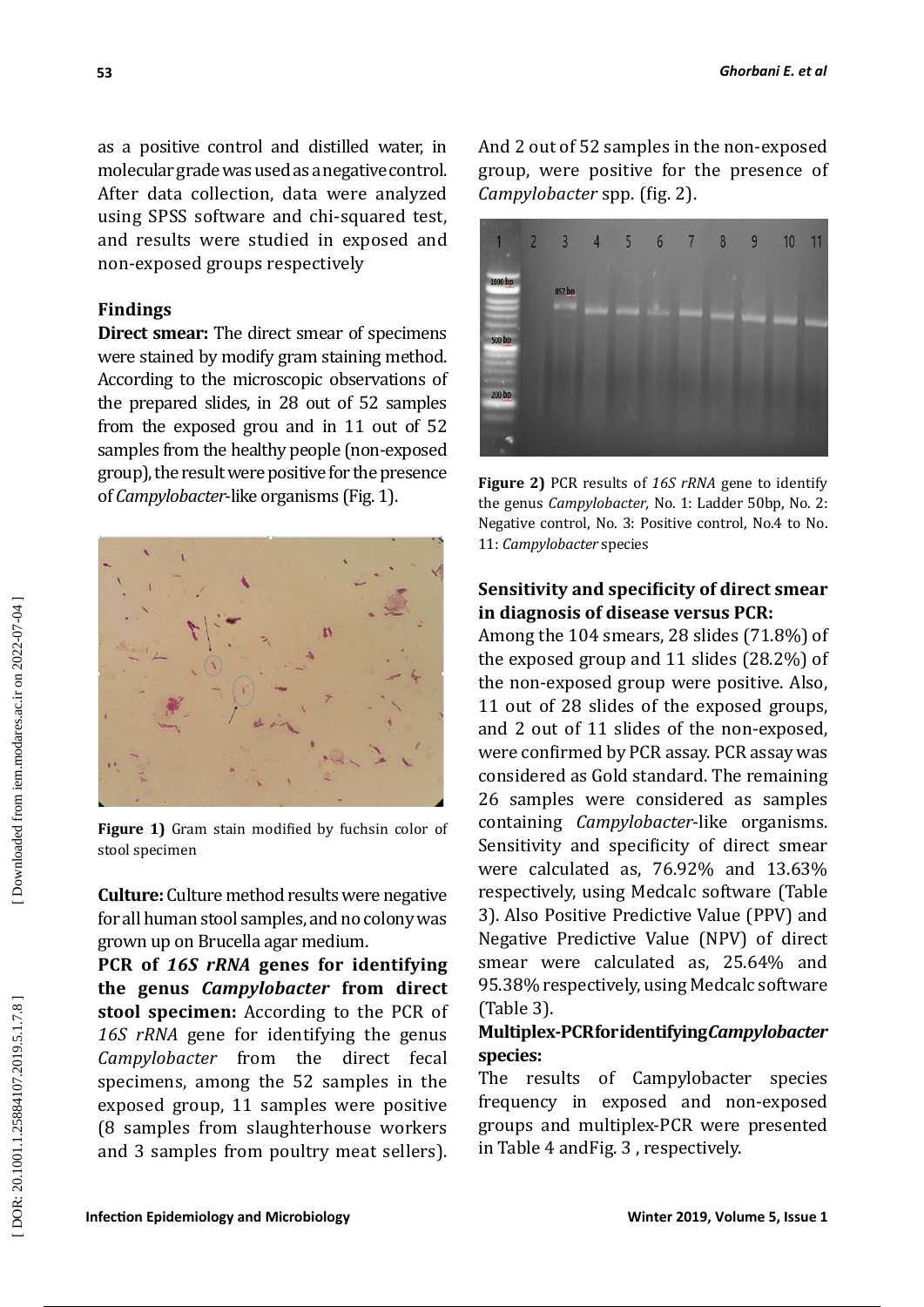## **Table 3)** Sensitivity and specificity of direct smear

|                           | Percentage | Confidence interval 95% |       |  |
|---------------------------|------------|-------------------------|-------|--|
|                           |            | Up                      | Down  |  |
| Sensitivity               | 76.92      | 46.19                   | 94.96 |  |
| Specificity               | 68.13      | 57.53                   | 77.51 |  |
| Positive likelihood ratio | 2.41       | 1.58                    | 3.68  |  |
| Negative likelihood ratio | 0.34       | 0.12                    | 0.92  |  |
| Positive predictive value | 25.64      | 13.04                   | 42.13 |  |
| Negative predictive value | 95.38      | 87.10                   | 99.04 |  |

### **Table 4)** Distribution of *Campylobacter* species in both case and control groups

| <b>Species</b>                   |                | <b>P-Value</b> |              |                  |      |
|----------------------------------|----------------|----------------|--------------|------------------|------|
|                                  | <b>Exposed</b> |                | Non-exposed  |                  |      |
|                                  | Percentage     | Frequency      | Percentage   | Frequency        |      |
| C. jejuni                        | 9.6            | 5              | 3.8          | $\overline{2}$   | 0.04 |
| C. coli                          | 5.8            | 3              | $\mathbf{0}$ | $\mathbf{0}$     | 0.04 |
| C. jejuni,<br>C. hyointestinalis | 3.8            | $\overline{2}$ | $\mathbf{0}$ | $\boldsymbol{0}$ | 0.04 |
| C. upsaliensis                   | 1.9            | $\mathbf{1}$   | $\mathbf{0}$ | $\mathbf{0}$     | 0.04 |
| <b>Negative</b>                  | 78.8           | 41             | 94.2         | 50               | 0.04 |





**Figure 3)** Multiplex-PCR results on electrophoresis gel. A) No.1: Ladder 50 bp, No.2: Positive control *C. coli*  (502bp), No. 3, 4: *C. coli* (502bp). B) No.1: Ladder 50 bp, No.2: Negative control, No. 3: *C. upsaliansis* (86 bp), No. 4: *C. hyointestinalis* (1250 bp), and *C. jejuni* (161 bp).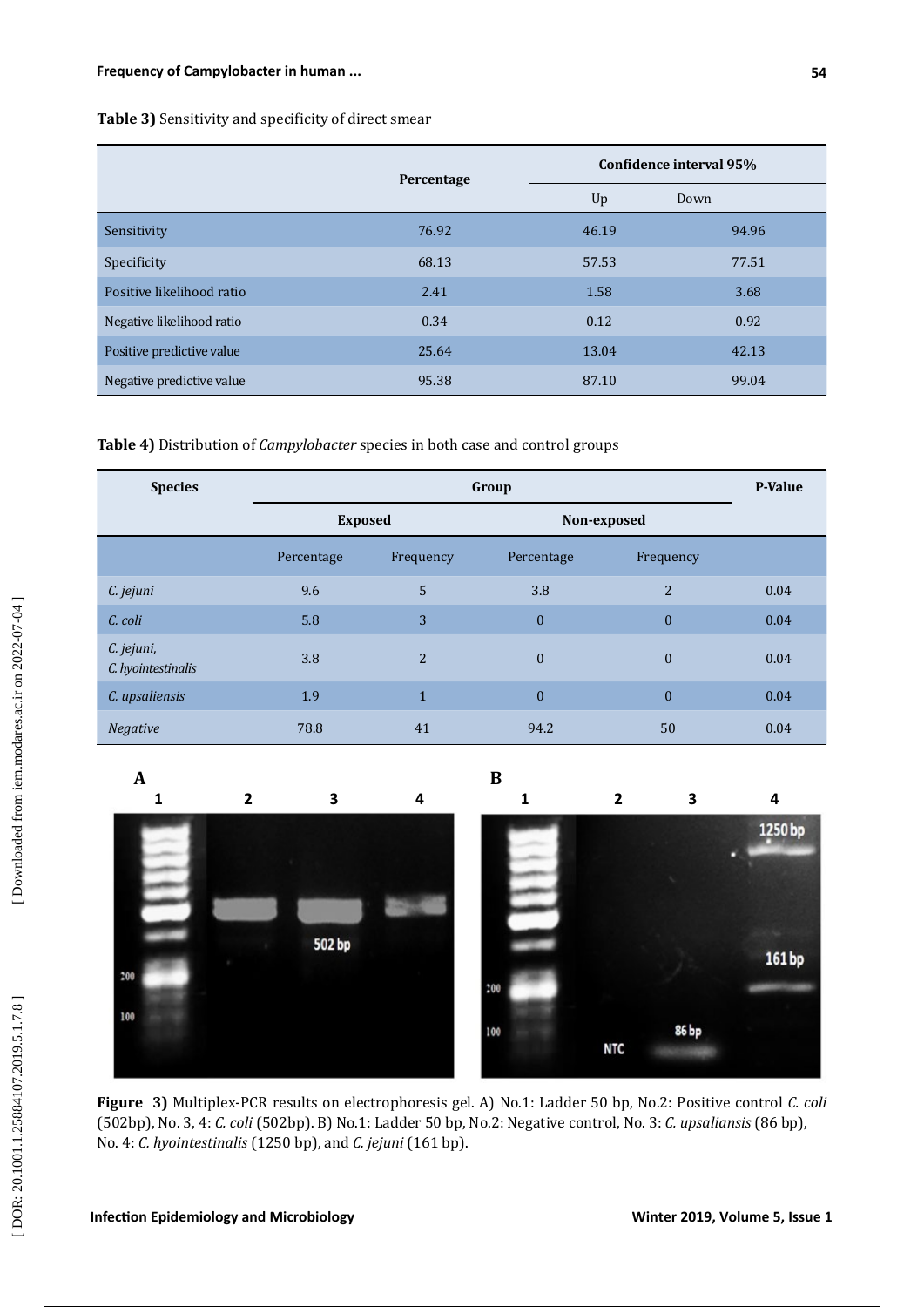## **Discussion**

*C. jejuni* and *C.coli* are the most common *Campylobacter* species associated with gastroenteritis infection in humans, which are present in chicken bowel  $17-19$ . Due to the use of high temperatures and antibiotics in culture media, there is no precise information about the incidence of other non-thermophilic species  $[20, 21]$ . The incidence of *Campylobacter* infection around the world has been reported annually to be about  $400$  million people  $^{[14]}.$ 

Most studies mainly consist of two groups of symptomatic patients as case and asymptomatic people as control group, in which asymptomatic group is divided into two groups of exposed and non-exposed to the contaminated material or equipment. In this study, as people under study were asymptomatic and healthy but at risk for the occupational exposure to *Campylobacter spp.,* and as the subject matter of this study has been rarely examined; therefore, to reach an accurate conclusion, this study results were, compared with the control groups, results of other studies.

In this study, among the 52 participants in the exposed group (slaughterhouse workers and poultry meat sellers), 50 (96.2%) cases were man and 2 (3.8%) cases were woman, and among the 52 participants in nonexposed group (healthy people), 35 (67.3%) cases were man and 17 (32.7%) cases were woman. Significant differences (p-value = 0.0001) were reported in the present study. In a study by Marie et al. (2008-2011) in Virginia on slaughterhouse workers, among the 29 slaughterhouse workers, 28 (96.55%) cases were man, and the ratio of men in slaughterhouse workers was higher than women,  $^{[22]}$  in their study, the ratio of men to women is consistent with the present study. In another study by Ellstrom et al. (2014) in Sweden, the proportion of women was reported to be higher than men, in which 17

cases were woman and 11 cases were man; in this regard, their study is not consistent with the present study  $^{[23]}\cdot$  According to their study, the reasons for the fewer number of women than men among the poultry slaughterhouse workers were inappropriate working hours and the remoteness of the slaughterhouse.

According to the results obtained in this study (Table 2), the frequency of smoking was higher in exposed individuals who were *Campylobacter* positive, which is likely due to the simultaneous tobacco smoking in working time. As a result, smoking can be considered as a risk factor for the *Campylobacter* infection.

Various studies have shown that gram staining of direct smear is one of the primary ways of detecting these bacteria in stool samples, which usually should be changed into the gram dyeing method in order to better view these bacteria, including the use of 3% fuchsine for 1 to 2 min. These bacteria are in the form of gram negative, weakly colored (sometimes shadow-like), spiral and, gull wings, which are also the properties of all *Campylobacter*-like organisms. In this study, Among the 104 smears, 28 slides (71.8%) in the exposed group and 11 slides (28.2%) in the non-exposed group were positive. Also 11 out of 28 slides of the exposed group, and 2 out of 11 slides of the non-exposed group were confirmed by PCR assay. The remaining 27 samples were considered as samples containing *Campylobacter*-like organisms. According to the direct smear results, the risk of infection with *Campylobacter* species in the exposed group was 2.545 times higher than in the non-exposed group. Direct microscopic observation approach depends on the expert's experience  $[24]$ 

As there is no a similar study to the present study using direct smear for asymptomatic individuals, the interpretation of the present study results with the other studies results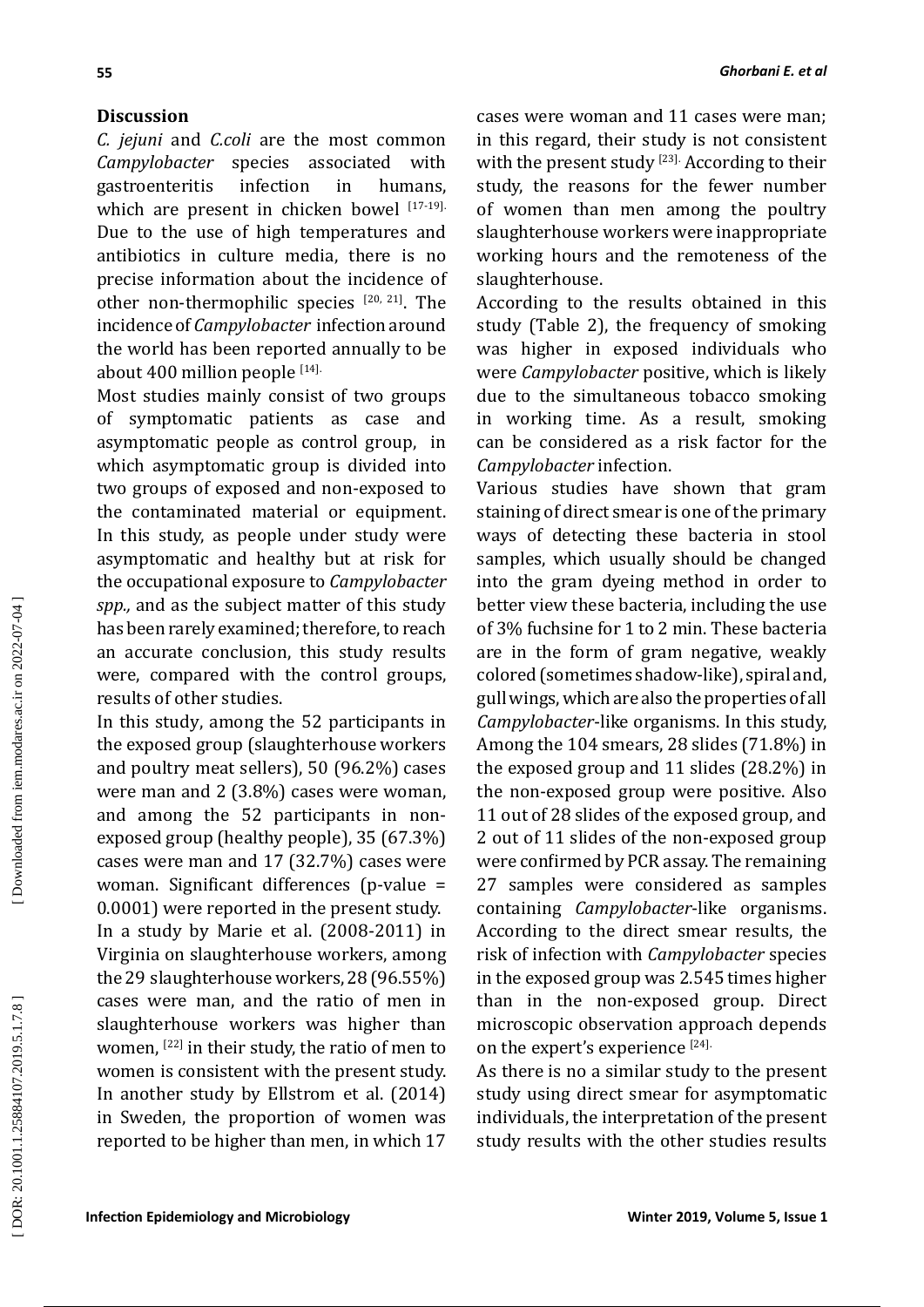seems to be illogical, indicating the need for further studies to be done in this area about the asymptomatic individuals because these people can be considered as healthy carriers in the community.

In this study, among the 104 samples collected from the slaughterhouse workers, poultry meat sellers, and healthy people, no colony was formed on Brucella agar medium. Ellstrom et al. also conducted a study in Sweden for two consecutive years<br>to determine whether *Campylobacter* to determine whether *Campylobacter* contamination could be transferred from poultry to slaughterhouse workers. In their study using culture method, only stool specimens of workers who were exposed to chicken meat for a long time were positive. It can be concluded that long-term exposure to chicken meat could be considered as a major problem for healthy people [23]. In this study, the low prevalence of *Campylobacter* species and the absence of clinical signs associated with *Campylobacter* infection in people under study may be attributed to the short duration of workers' employment in slaughterhouse, and consequently, the short duration of exposure to chicken meat, which can also be the reasons for lack of growth of *Campylobacter* colony on a specific medium. Most of the previous studies have been carried out on diarrheic patients with clinical symptoms, including fever, diarrhea, leukemia, and nausea <sup>[22]</sup>, and on animals such as poultry, dogs, cats, and etc  $[17, 25]$ . As the *Campylobacter* infection dose was reported to be  $9\times10^{4}$   $^{[24, 26]}$ , and as the participants in this study were healthy and asymptomatic individuals; therefore, it is probably that the number of bacteria in these individuals has not reached the infection dose and not enough to cause symptoms and colonies.

**Frequency of** *Campylobacter* **species by PCR**: In this study, using PCR technique, among the 52 samples collected from the exposed group, 11 samples (22%) and among the 52 samples collected from the non-exposed group, 2 samples (4%) were positive; therefore; according to the PCR results, the risk of *Campylobacter* infection in the exposed group was 5.5 times higher than the other group, and p-value (0.008) was statistically significant.

In Ellstrom et al.'s (2014) study in Sweden, out of 28 health poultry slaughterhouse workers,  $7^{122\%}$  cases were positive by PCR assay, consistent with the present study results  $^{[23]}$ . Marie et al. 's  $(20118-2011)$ study in Virginia on slaughterhouse workers shown that among the 1,000 slaughterhouse workers, 29 [ 2.9%) cases were positive using PCR, inconsistent with the present study results<sup>[22]</sup>

In other countries, poultry slaughterhouses use automated systems for chicken meat processing. Chicken drainage is also done by automatic machines; thus, in this way, all the chicken internal components are evacuated. But in Iran, manual handling is used for poultry processing and evacuation, and some parts of chicken visceral are remained. As a result, the higher frequency of *Campylobacter* spp. in Iran than other countries can be justified.

The results indicated that PCR assay was a very sensitive and useful method for the isolation of *Campylobacter* spp. It seems that the use of transport media such as Preston broth and *Campylobacter* optimization conditions can eliminate this bacterium colonies. In addition, Bita Bakhshi et al. (2016) in Iran designed a rapid and accurate method for the transportation and culture of the *C. jejuni* and *C. coli*-fastidious bacteria in children with bacterial gastrointestinal symptoms, and according to their study, PCR assay is a useful and sensitive method for the *Campylobacter* DNA extraction from feces and colonies  $[27]$ .

**Sensitivity and specificity of direct smear:**  Among the 104 smears, 28 slides (71.8%) in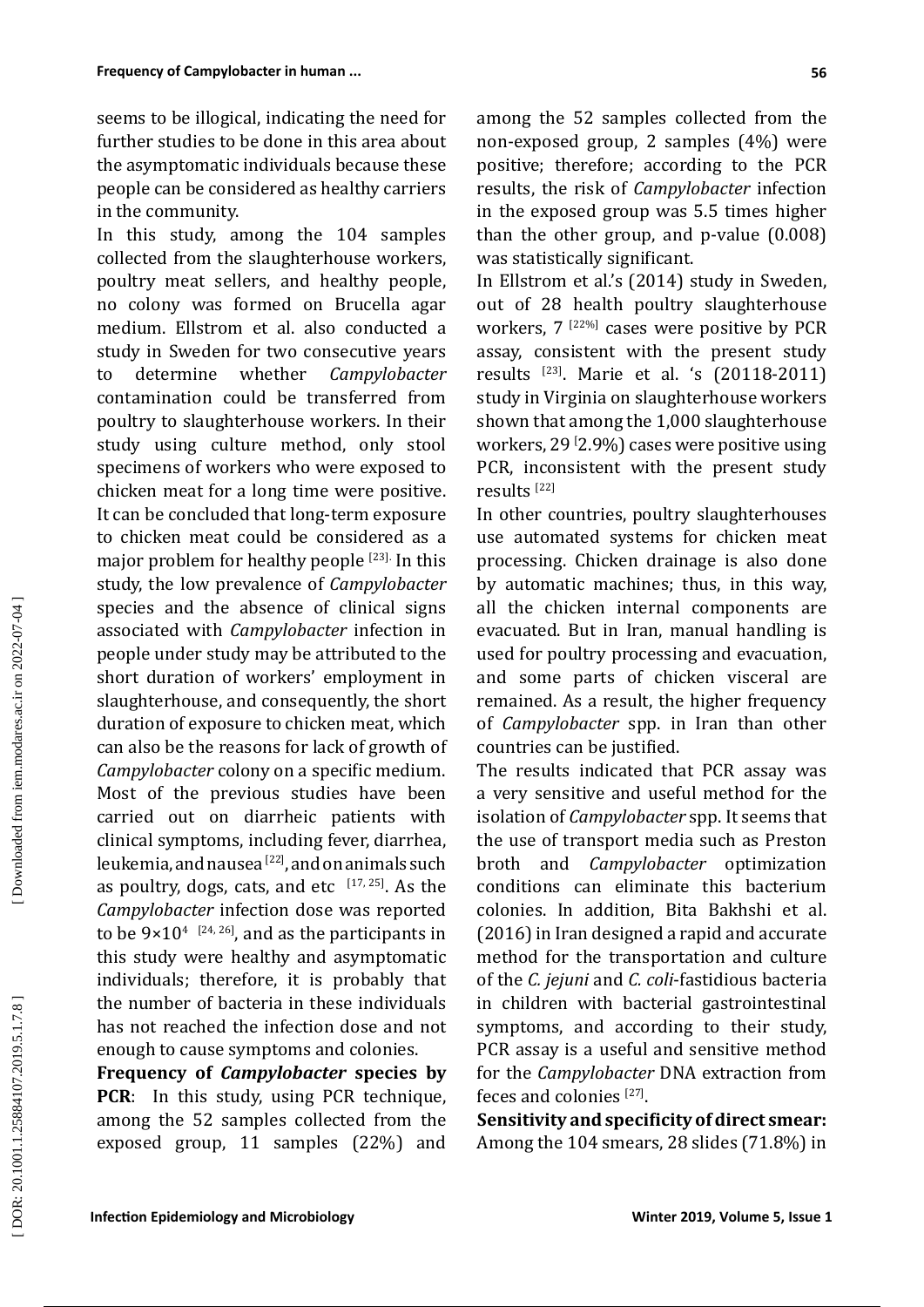the exposed group and 11 slides (28.2%) in the non-exposed group were positive. Also, 11 out of 28 slides in the exposed group, and 2 out of 11 slides in the non-exposed group were confirmed by PCR assay. The remaining 26 samples were considered as samples containing *Campylobacter*-like organisms. Sensitivity and specificity of direct smear were calculated as 76.92% and 13.63%, respectively, by Medcalc software. Negative predictive value (NPV) and positive predictive value (PPV) of direct smear were also calculated as 95.38% and 64.25%, respectively. In a study by Ghosh et al. (2014) in India, direct microscopy, culture, and PCR methods were compared to each other for the detection of *Campylobacter* spp. The sensitivity of direct microscopy, culture, and PCR methods was reported as 63.64%, 37.16%, and 96.66%, respectively. The direct smear method was reported to be better than the culture method in the selective medium <sup>[28].</sup> In New Zealand, in 2004, the sensitivity and specificity of the direct gram staining method were reported to be 89% and 99.7%, respectively, for the detection of *Campylobacter* species in stool

samples  $^{[29]}.$ This method can be used to detect *Campylobacter* spp. due to its relatively high sensitivity and specificity in both patients and apparently healthy people. Direct gram staining method depends on the staining method and the expert's experience and thus requires standardization

**Multiplex-PCR for species detection:**  Multiplex-PCR assay showed that *Campylobacter* spp. can be detected using 857bp target product of *16S rRNA* gene. According to the multiplex-PCR results, the most frequent isolated species in the exposed group was *C. jejuni* with a frequency of 40% (5 of 13), followed by *C. coli* with a frequency of 24% (3 of 13), *C. upsaliensis*  with a frequency of 8% (1 of 13), and a

*Ghorbani E. et al*

species at the same time with a frequency of 16% (2 of 13). *C. jejuni* with a frequency of 16% (2 of 13) was the only species isolated from the non-exposed group.

In a study by Toledo et al. (2017) in South America on the prevalence of *Campylobacter* species in healthy children, the frequency of *C. jejuni* species was 52.94% (9 of 17), and the prevalence of *C*. *coli* was reported as  $47.05\%$  (8 of  $17$ )  $^{130}$ . Their study results were not matched with the present study results in the non-exposed groups.

In this study, *C. jejuni* was the most frequent isolated species with a frequency of 53.8% (7 of 13), this result was higher but consistent with the results of other studies conducted in Australia and Sweden on healthy individuals [23].

Shams et al. (2017) conducted a study in Iran to identify *C. jejuni* and *C. coli* species using multiplex-PCR assay. Among the 35 *Campylobacter* positive samples, 33 (94%) cases were identified as *C. Jejuni*, and 2 (6%) cases were identified as *C. coli*. These results showed that *C. jejuni* had the highest frequency among the *Campylobacter* spp. Also, in their study, the frequency of *C. jejuni* was higher than the *C. coli* species [31 ]. According to the previous studies, *C. coli* and *C.jejuni* are the most common *Campylobacter* species isolated from poultry; therefore, the result obtained in the present study are not unexpected.

**Conclusion:** This cross-sectional study showed that *Campylobacter* spp. as zoonotic agents, are asymptomatically able to clone in occupationally exposed human and possibly to cause these individuals to be *Campylobacter* carriers because this bacterium can be transmitted from these people to other people and to food products. It is recommended that more studies be done in order to understand the unknown dimensions of this bacterium epidemiology.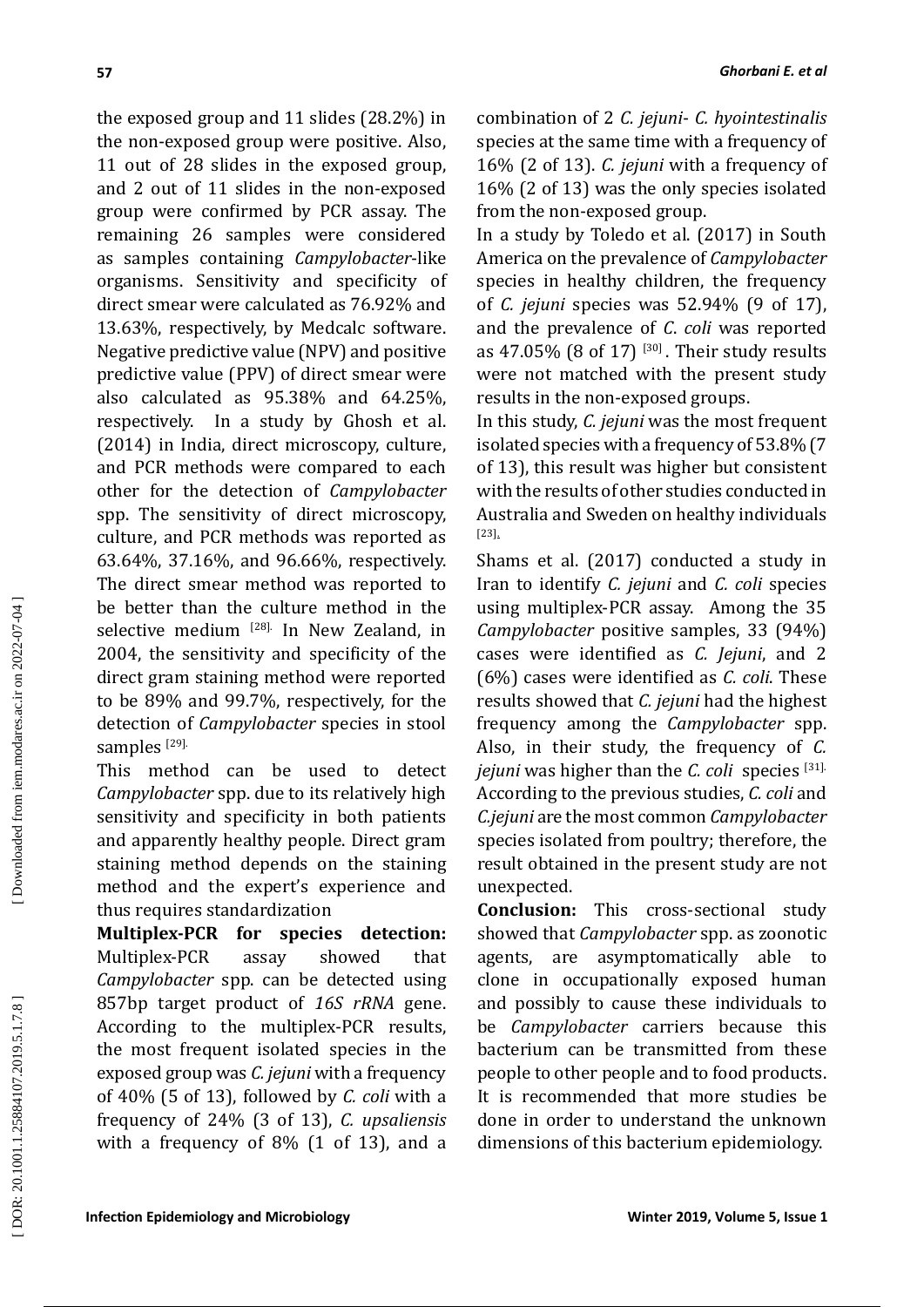**Acknowledgement:** This article is based on the dissertation of Elahe Ghorbani, sponsored by the Arak Medical University. The authors would like to thank from all those involved in the implementation of this project, including Mrs. Talebi and Mrs. Aysan Karami.

**Conflict of Interests:** The authors declare they have no conflict of interests.

**Ethical Permissions:** The number of medical ethics of this study was IR.ARAKMU. REC.1396.247

**Authors' Contribution:** Elahe Ghorbani Marghmaleki (Introduction author, Original researcher and Discussion author); Majid Akbari and Mohammad Arjomandzadegan (Methodologist); Azam Ahmadi (Statistical analyst).

**Funding:** No competing financial interests exist.

# **References**

1. Burnham PM, Hendrixson DR. Campylobacter jejuni: collective components promoting a successful enteric lifestyle. Nature Reviews Microbiology. 2018:1.

2. Bronnec V, Turoňová H, Bouju A, Cruveiller S, Rodrigues R, Demnerova K, et al. Adhesion, biofilm formation, and genomic features of Campylobacter jejuni Bf, an atypical strain able to grow under aerobic conditions. Frontiers in microbiology. 2016;7:1002.

3. Johnson DI, Beck. Bacterial Pathogens and Their Virulence Factors: Springer; 2018.

4. Chlebicz A, Śliżewska K. Campylobacteriosis, salmonellosis, yersiniosis, and listeriosis as zoonotic foodborne diseases: a review. International journal of environmental research and public health. 2018;15(5):863.

5. Sakaridis I, Ellis RJ, Cawthraw SA, Van Vliet AH, Stekel DJ, Penell J, et al. Investigating the association between the caecal microbiomes of broilers and Campylobacter burden. Frontiers in microbiology. 2018;9.

6. Johnson TJ, Shank JM, Johnson JG. Current and potential treatments for reducing Campylobacter colonization in animal hosts and disease in humans. Frontiers in microbiology. 2017;8:487.

7. Dunn SJ, Pascoe B, Turton J, Fleming V, Diggle M, Sheppard SK, et al. Genomic epidemiology of clinical Campylobacter spp. at a single health trust site. Microbial genomics. 2018;4(10).

8. Nyati KK, Nyati R. Role of Campylobacter jejuni infection in the pathogenesis of Guillain-Barré syndrome: an update. BioMed research international. 2013;2013.

9. Di Giannatale E, Di Serafino G, Zilli K, Alessiani A, Sacchini L, Garofolo G, et al. Characterization of antimicrobial resistance patterns and detection of virulence genes in Campylobacter isolates in Italy. Sensors. 2014;14(2):3308-22.

10. Facciolà A, Riso R, Avventuroso E, Visalli G, Delia SA, Laganà P. Campylobacter: From microbiology to prevention. Journal<br>of preventive medicine and hygiene. of preventive medicine 2017;58(2):E79.

11. Vinueza-Burgos C, Wautier M, Martiny D, Cisneros M, Van Damme I, De Zutter L. Prevalence, antimicrobial resistance and genetic diversity of Campylobacter coli and Campylobacter jejuni in Ecuadorian broilers at slaughter age. Poultry science. 2017;96(7):2366-74.

12. Corry J, Atabay H. Poultry as a source of Campylobacter and related organisms.<br>Journal of Applied Microbiology. of Applied Microbiology. 2001;90(S6):96S-114S.

13. Althaus D, Zweifel C, Stephan R. Analysis of a poultry slaughter process: Influence of process stages on the microbiological contamination of broiler carcasses. Italian journal of food safety. 2017;6(4).

14. Linton D, Lawson A, Owen R, Stanley J. PCR detection, identification to species level, and fingerprinting of Campylobacter jejuni and Campylobacter coli direct from diarrheic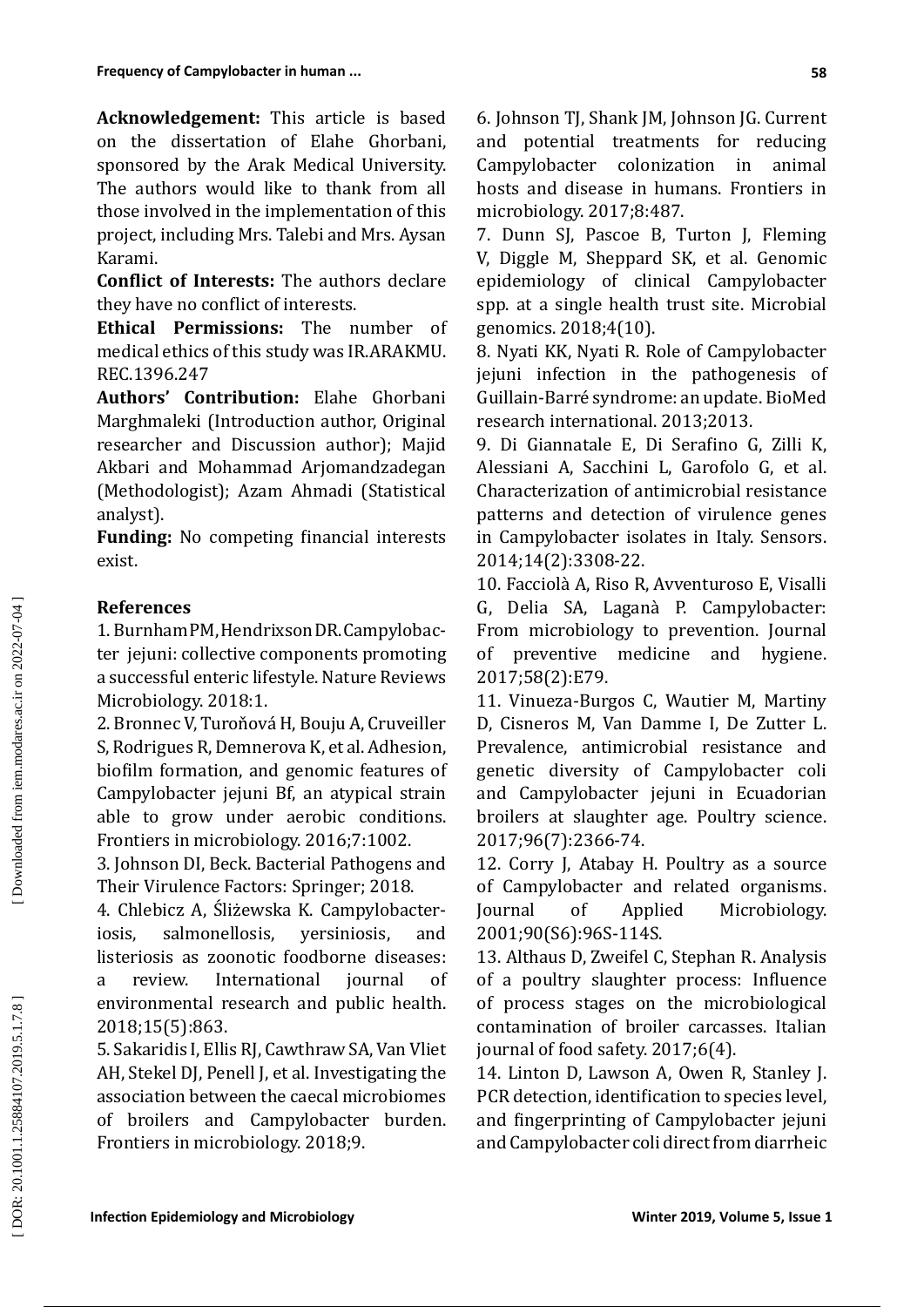samples. Journal of clinical microbiology. 1997;35(10):2568-72.

15. Yamazaki-Matsune W, Taguchi M, Seto K, .Kawahara R, Kawatsu K, Kumeda Y, et al. Development of a multiplex PCR assay for identification of Campylobacter coli, Campylobacter fetus, Campylobacter<br>hyointestinalis subsp. hyointestinalis. hyointestinalis. Campylobacter jejuni, Campylobacter lari and Campylobacter upsaliensis. Journal of Medical Microbiology. 2007;56(11):1467- 73.

16. Kawasaki S, Fratamico PM, Wesley IV, Kawamoto S. Species-specific identification of campylobacters by PCR-restriction<br>fragment length polymorphism and polymorphism and PCR targeting of the gyrase B gene. Applied and environmental microbiology. 2008;74(8):2529-33.

17. Torkan S, Vazirian B, Khamesipour F, Dida GO. Prevalence of thermotolerant Campylobacter species in dogs and cats in Iran. Veterinary medicine and science. 2018;4(4):296-303.

18. Nilsson A, Skarp A, Johansson C, Kaden R, Engstrand L, Rautelin H. Characterization of Swedish Campylobacter coli clade 2 and clade 3 water isolates. MicrobiologyOpen. 2018:e00583.

19. Tresse O, Alvarez-Ordóñez A, Connerton IF. About the Foodborne Pathogen Campylobacter. Frontiers in microbiology. 2017;8:1908.

20. Smith JL, Gunther IV NW. Commentary: Campylobacter and Hemolytic Uremic Syndrome. Foodborne pathogens and disease. 2018.

21. Boysen L, Rosenquist H, Larsson J, Nielsen E, Sørensen G, Nordentoft S, et al. Source attribution of human campylobacteriosis in Denmark. Epidemiology & Infection. 2014;142(8):1599-608.

22. de Perio MA, Niemeier RT, Levine SJ, Gruszynski K, Gibbins JD. Campylobacter infection in poultry-processing workers, Virginia, USA, 2008–2011. Emerging infectious diseases. 2013;19(2):286.

23. Ellström P, Hansson I, Söderström C, Engvall EO, Rautelin H. A prospective followup study on transmission of Campylobacter from poultry to abattoir workers. Foodborne pathogens and disease. 2014;11(9):684-8.

24. Porte L, Varela C, Haecker T, Morales S, Weitzel T. Impact of changing from staining to culture techniques on detection rates of Campylobacter spp. in routine stool samples in Chile. BMC infectious diseases. 2016;16(1):196.

25. Holmberg M, Rosendal T, Engvall EO, Ohlson A, Lindberg A. Prevalence of thermophilic Campylobacter species in Swedish dogs and characterization of C. jejuni isolates. Acta veterinaria scandinavica. 2015;57(1):19.

26. Sainato R, ElGendy A, Poly F, Kuroiwa J, Guerry P, Riddle MS, et al. Epidemiology of Campylobacter Infections among Children in Egypt. The American journal of tropical medicine and hygiene. 2018;98(2):581-5.

27. Shams S, Bakhshi B, Nikmanesh B. Designing a rapid and accurate method for transportation and culture of the Campylobacter jejuni and Campylobacter coli-fastidious bacteria in the children with bacterial gastrointestinal symptoms. Koomesh. 2016;18(1).

28. Ghosh R, Uppal B, Aggarwal P, Chakravarti A, Jha AK, Dubey A. A comparative study of conventional and molecular techniques in diagnosis of campylobacter gastroenteritis in children. Annals of Clinical & Laboratory Science. 2014;44(1):42-8.

29. Wang H, Murdoch DR. Detection of Campylobacter species in faecal samples by direct Gram stain microscopy. Pathology. 2004;36(4):343-4.

30. Toledo Z, Simaluiza RJ, Astudillo X, Fernández H. Occurrence and antimicrobial susceptibility of thermophilic Campylobacter species isolated from healthy children